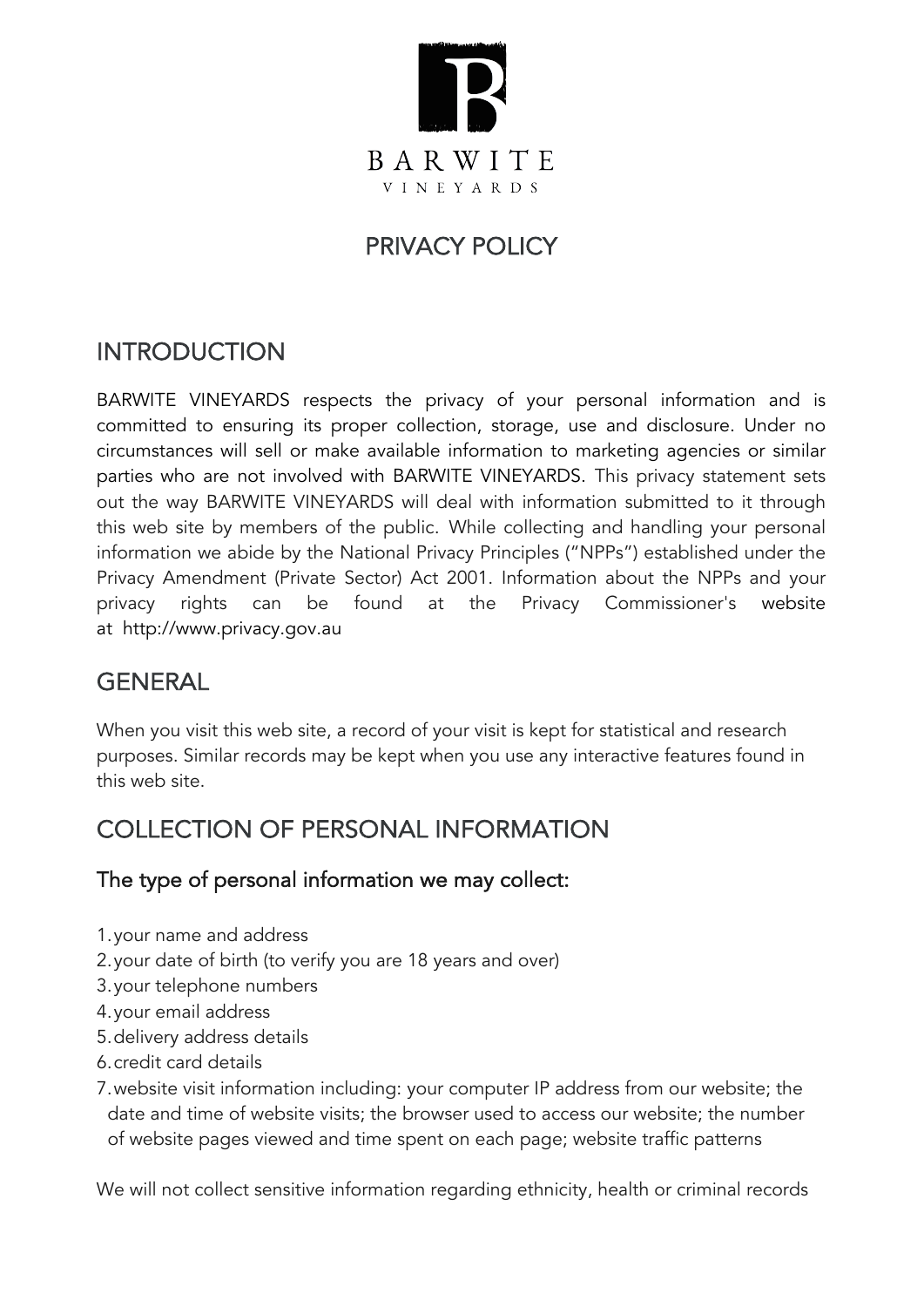#### We may collect your personal information in these ways:

- 1. in any discussions we have with you whether in person or by telephone
- 2. through our website or email server
- 3. through customer feedback and survey forms

#### With your consent, we may use the information you provide:

- 1. to arrange for fulfilment of online orders
- 2. to send products to your nominated address
- 3. to send you information and updates about new products, services or promotions
- 4. to compose diagnostic and statistical information for our computer network
- 5. to evaluate and improve the effectiveness of our website

# THIRD PARTY

The information you provide will not be released to any third party without your consent which may be given during the registration process, or at any time afterwards, unless BARWITE VINEYARDS is compelled to do so by law. There may be links that will let you leave the Site. The use of information and/or privacy provided by the operator of a linked site as to any information you provide in accessing a linked site is in no way subject to this Privacy Policy. BARWITE VINEYARDS takes no responsibility for any privacy policies or practices of any web sites accessible from the site, whether such practices conform to privacy policies of those sites.

## ACCESS + CORRECTION

If you become aware or believe at any time that information we hold about you is inaccurate, incomplete or outdated, you may contact us by any of the methods set out below and provide us with evidence of the inaccuracy and if we agree that the information requires correcting we will take all reasonable steps to correct the information. In most cases, you are entitled to access your personal information. We will try to respond to any request for access within four weeks, depending on the complexity of the information or the request. Under the NPPs, access can be denied in certain circumstances; we will give you our reasons for denying access if we do so. If the request is complex or time consuming, we may charge a fee for giving you access.

## SSL & HTTPS

Our website is SSL certified, allowing you to view our site over an HTTPS connection. Hyper Text Transfer Protocol Secure (HTTPS) is the secure protocol through which your browser communicates with sites. When using HTTP sites, any data that is transferred can potentially be accessed or manipulated by attackers. However, when using HTTPS sites, data is encrypted and authenticated and therefore secured.